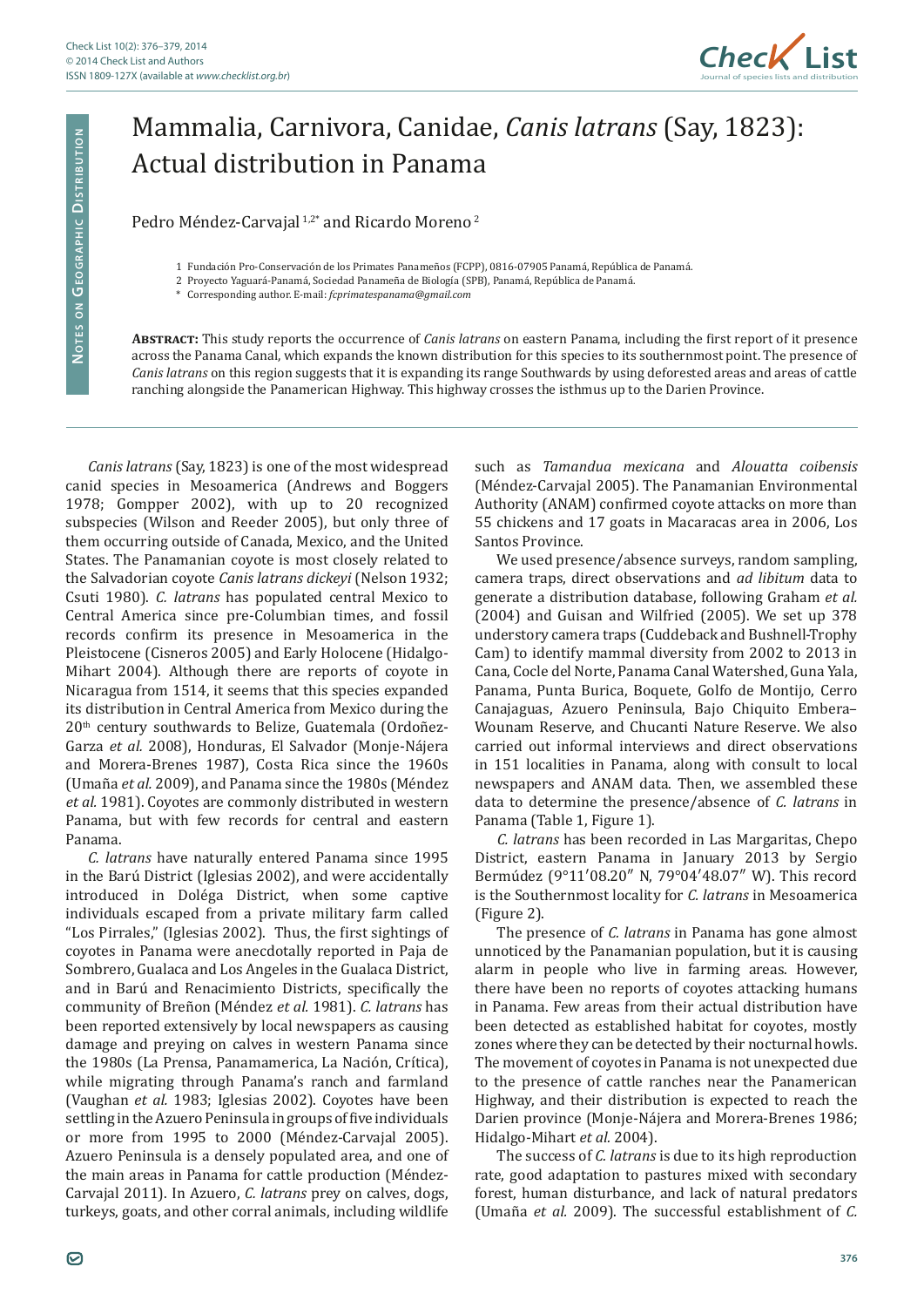

**Figure 1.** Coyote *Canis latrans* in Panama. A: An individual of coyote captured in Herrera Province; B: Coyote picture captured in a camera trap at San Lorenzo National Park, Colón Province; C: Coyote's cubs found in Tonosí, Los Santos Province, Azuero Peninsula; D: Juvenile of coyote captured at El Colmón of Macaracas, Los Santos Province.

| TABLE 1. Locality records of Canis latrans in Panama. A: attacks reported, DO: direct observation, C: camera trap, I: interview, T: tracks |  |
|--------------------------------------------------------------------------------------------------------------------------------------------|--|
|--------------------------------------------------------------------------------------------------------------------------------------------|--|

| <b>LOCALITY</b>                 | <b>PROVINCE</b> | <b>GEOGRAPHIC COORDINATES</b>   | <b>PRESENCE</b> | <b>METHOD</b>  | <b>SOURCE</b>               |
|---------------------------------|-----------------|---------------------------------|-----------------|----------------|-----------------------------|
| Punta Burica                    | Chiriqui        | 8°5'8.10" N, 82°52'13.64"W      | <b>Yes</b>      | D <sub>O</sub> | FCPP                        |
| Volcan                          | Chiriqui        | 8°43'46.09" N, 82°18'11.56" W   | No              | I              | FCPP                        |
| Boquete                         | Chiriqui        | 8° 47'23.4" N, 82° 24' 46.5" W  | No              | I              | FCPP                        |
| David                           | Chiriqui        | 8°27'21.20" N, 82°17'54.28" W   | Yes             | I/DO           | FCPP                        |
| Golfo de Montijo                | Veraguas        | 7°52'25.58" N, 80°56'12.32" W   | Yes             | T/C            | FCPP                        |
| Santa Fe                        | Veraguas        | 8°28'40.83" N, 80°57'6.16" W    | No              | I/C            | <b>SPB</b>                  |
| Cerro Canajaguas                | Los Santos      | 7º 26'48.9" N, 80º 16'25.3" W   | Yes             | $\mathcal{C}$  | FCPP/SPB                    |
| La Miel                         | Los Santos      | 7°59'48" N. 80°41'37" W         | Yes             | I/A            | FCPP/Prensa                 |
| El Cacarañal                    | Los Santos      | 7° 27'00.75" N, 80° 21'00.21" W | Yes             | I/A            | FCPP/Prensa                 |
| Pedasi                          | Los Santos      | 7°26'07" N, 80°11'38" W         | Yes             | I/A/DO         | FCPP/Prensa                 |
| Llano Hato                      | Herrera         | 7°59'24" N.80°41'33" W          | Yes             | I/A            | FCPP                        |
| Llano Grande                    | Herrera         | 7°59'89" N, 80°41'62" W         | Yes             | I/A            | FCPP                        |
| Llano de la Cruz                | Herrera         | 7°43'30" N, 80°48'41" W         | Yes             | I/A            | FCPP                        |
| Las Minas                       | Herrera         | 7°44'55" N. 80°48'52" W         | Yes             | I/A            | FCPP                        |
| El Montuoso                     | Herrera         | 7°43'57" N, 80°48'01" W         | N <sub>o</sub>  | $\mathbf I$    | FCPP                        |
| Pesé                            | Herrera         | 7°55'22.55" N, 80°37'11.55" W   | Yes             | I/A            | FCPP                        |
| Penonome                        | Coclé           | 8°38'1.96" N, 80°23'6.74" W     | Yes             | I/A            | Prensa                      |
| Chame                           | Panama          | 8°34'11.07" N, 79°51'33.89" W   | Yes             | I/A            | Sergio Bermúdez-IGES/Prensa |
| Capira                          | Panama          | 8°38'40.02" N 79°55'6.62" W     | Yes             | I/A            | Sergio Bermúdez-IGES/Prensa |
| Campana                         | Panama          | 8°46'50.15" N, 79°51'33.89" W   | Yes             | I              | Sergio Bermúdez-IGES/Prensa |
| Chorrera                        | Panama          | 8° 57'28.87" N, 79° 36'25.78" W | Yes             | I              | Sergio Bermúdez-IGES/Prensa |
| Arraijan/Howard                 | Panama          | 8° 52'47.44" N, 79° 45'7.27" W  | Yes             | I/DO           | FCPP/Prensa                 |
| Colon Highway                   | Colon           | 9°14'47.0" N, 79°41'10.7" W     | Yes             | D <sub>0</sub> | <b>SPB</b>                  |
| P. N. Soberania (Pipeline road) | Colon           | 9°09'13.7" N, 79°44'26.0" W     | Yes             | C              | <b>SPB</b>                  |
| San Lorenzo                     | Colon           | 9°15'46.4" N, 79°57'53.0" W     | Yes             | $\mathcal{C}$  | <b>MWH</b>                  |
| Chepo                           | Panama          | 9°11'08.20" N, 79°04'48.07 W    | Yes             | I/DO           | Sergio Bermúdez-IGES        |
| Nusagandi                       | Guna Yala       | 9°20'45.2" N, 78°59'18.9" W     | No              | I/C/DO         | SBP                         |
| Bajo Chiquito                   | Darien          | 8°29'01.0" N, 77°38'23.3" W     | No              | I/C/DO         | SPB/FCPP                    |
| Chucanti                        | Darien          | 8°47'22.0" N, 78°27'05.6" W     | No              | I/C/DO         | SPB/FCPP                    |
| Cana                            | Darien          | 7°54'27.6" N, 77°39'03.7" W     | No              | I/C/DO         | <b>SPB</b>                  |
| Pirre                           | Darien          | 7°55'11.6" N, 77°42'43.5" W     | No              | I/DO           | <b>SPB</b>                  |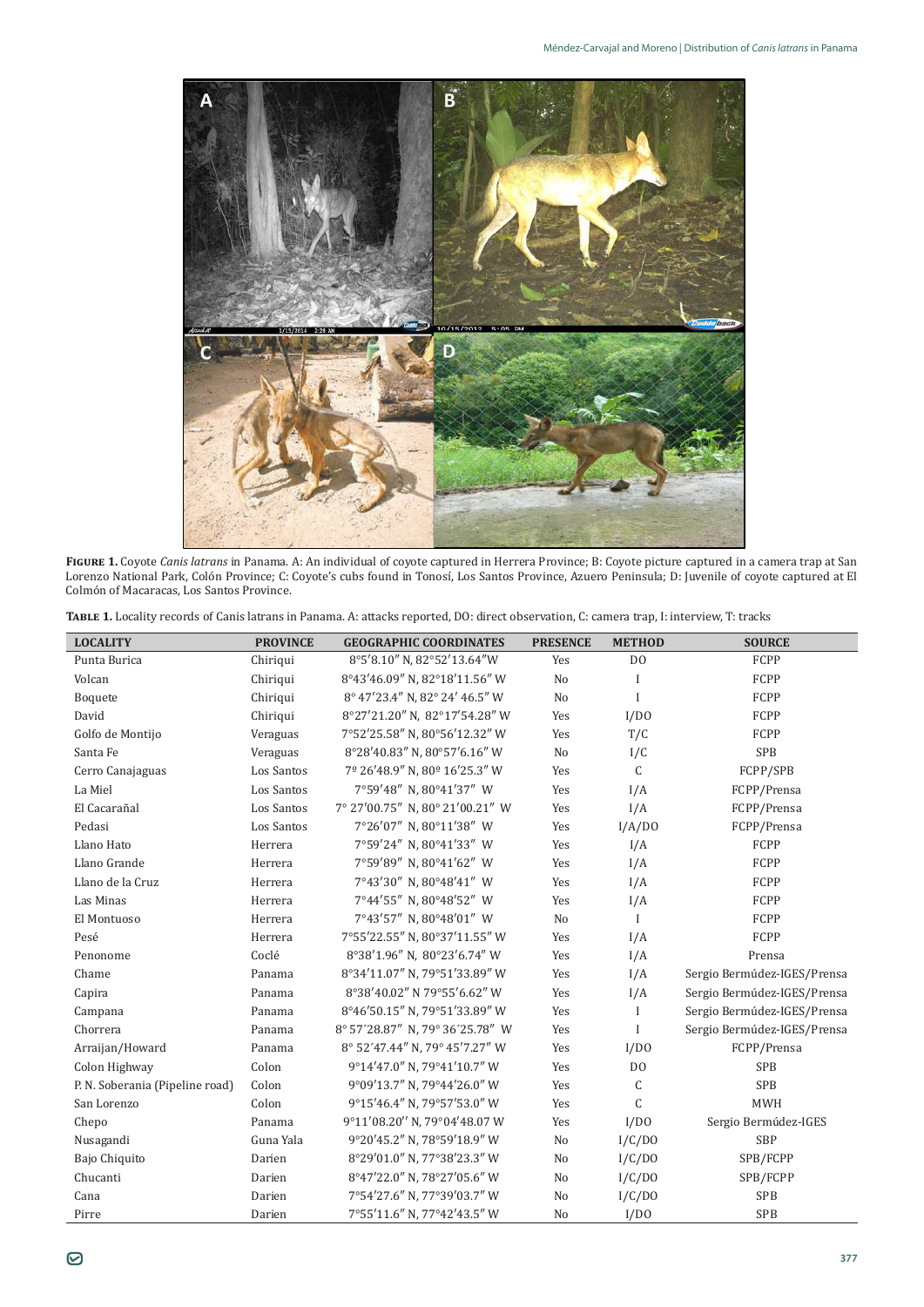*latrans* in Azuero Peninsula could be related to cattle farming activity in an area that is 80% deforested, but still with forest reserves, gallery forest and living fences. Thus, *C. latrans* could use both habitats and hunt eventually calves and corral birds when natural prey is lacking. Although *C. latrans* do not use areas permanently, observations suggest that it has attacked calves mostly during the rainy season. Observations from locals also report this species eating fruits, including *Manguifera indica*, *Byrsonima crassifolia*, *Spondias mombin*, and *Citrillus lanatus*. Part of the reason

for *C. latrans* to prefer farming and cattle lands could be the lack of natural predators in the area. The high negative pressure that natural predators (*e.g.* jaguars and cougars) have experienced for more than 60 years have lead them to near-eradication in almost the entire peninsula (Méndez-Carvajal 2011). The absence of natural predators could facilitate the colonization of other predators, such as *C. latrans* that use the forest as a refuge for reproduction and pastures to hunt (Monje-Nájera and Morera-Brenes 1986, Palomares and Caro 1999; Figure 2).



**Figure 2.** Actual distribution of *Canis latrans* in Panama.

**Acknowledgments:** We thank Israel Tejada, Carmen Medina, Alexander Montero, Paola Villeda, Ronald Rodríguez, David Vergara, Charlie Batista, and Susan Marin. We would like to thank MWH Panama, S.A., Environment Department, for approving the use of coyote's picture and Mauricio Caballero. Thanks to Sergio Bermúdez, Alcibiades Cortes, for his dedication photographing and reporting coyotes' predation at La Prensa. A special thanks to Katie Hall for her reviewing the English language of this manuscript, and Jonathan González for his help with the map.

## **Literature cited**

- Andrew, R.D. and E.K. Boggess. 1978. Ecology of coyotes in Iowa; pp. 249–266, in: M. Beckoff (ed.). *Coyotes: Biology, Behaviour, and Management*. New York: Academic Press.
- Cisneros, J.C. 2005. New Pleistocene Vertebrate Fauna from El Salvador. *Revista Brasileira de Peleontologia* 8(3): 239–255.
- Csuti, B. 1980. Type Specimens of Recent Mammals in the Museum of Vertebrate Zoology, University of California, Berkeley, USA. *University of California Publications in Zoology* 114: 57.
- Graham, C.H., S. Ferrier, F. Huettman, C. Moritz and A.T. Peterson. 2004. New developments in museum-based informatics and applications in biodiversity analysis. *Trends in Ecology and Evolution* 19: 497–505.
- Guisan, A. and T. Wildfried. 2005. Predicting species distribution: offering

more than simple habitat models. *Ecology letters* 8: 993–1009.

- Gompper, M.E. 2002. *The Ecology of Northeast Coyotes: Current Knowledge and Priorities for Future Research*. Missouri: WCS Working, Paper No. 17.
- Hidalgo-Mihart, M.E. 2004. *Ecología Espacial del Coyote (Canis latrans) en un Bosque Tropical Caducifolio de la Costa de Jalisco, México*. Xalapa: INECOL. 94 pp.
- Iglesias, C. 2002. El coyote, ¿especie introducida o invasora? p. 11, in: Dirección de Investigación y documentación científica UNACHI (ed.). *Coyotes en Panamá impacto socioeconómico* Accesible at http://www. unachi.ac.pa/images/DESCARGA/Investigaciones/investigacion sobre el coyote.p.pdf. Captured on 13 January2013.
- Méndez, E., F. Delgado, and D. Miranda. 1981. The coyote (*Canis latrans*) in Panama. *International Journal for the Study of Animal Problems* 2: 252–255.<br>Méndez-Carvajal, P.G.
- 2011. Population Size, Distribution and Conservation Status of Howler Monkeys (*Alouatta coibensis trabeata*) and Spider Monkeys (*Ateles geoffroyi azuerensis*) on the Azuero Peninsula, Panama. *Primate Conservation* 26: 13–25.
- Méndez Carvajal, P.G. 2005. Population study of Azuero howler monkey (*A. p. trabeata*), Herrera, Republic of Panama. *Neotropical Primates Journal* 13(3): 1–6.